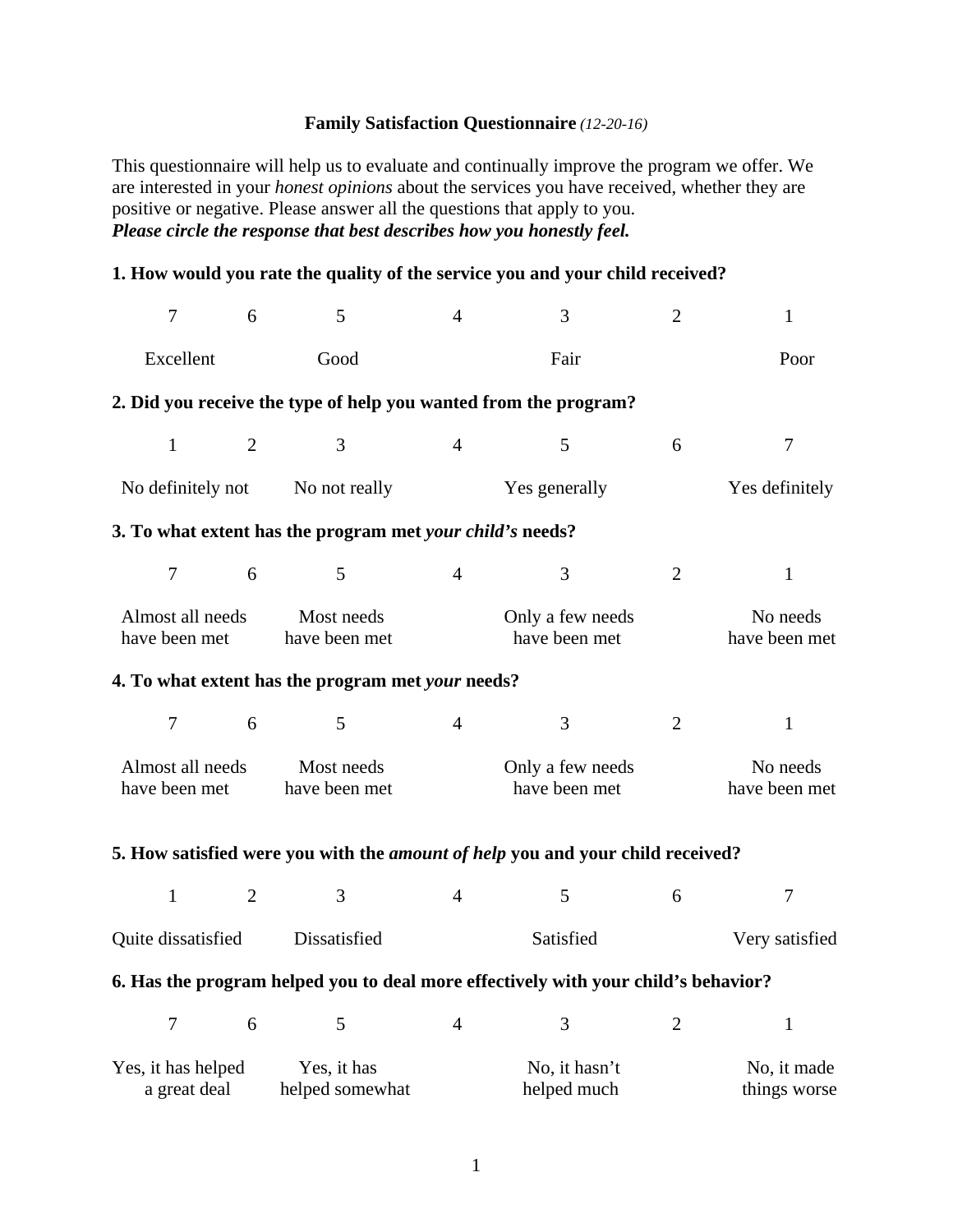## **7. Has the program helped you to deal more effectively with problems that arise in your family?**

| $\overline{7}$                             | 6                              | 5                                                                | $\overline{4}$               | 3                                                                                           | $\overline{2}$              | $\mathbf{1}$        |  |
|--------------------------------------------|--------------------------------|------------------------------------------------------------------|------------------------------|---------------------------------------------------------------------------------------------|-----------------------------|---------------------|--|
| Yes, it has helped<br>a great deal         | Yes, it has<br>helped somewhat |                                                                  | No, it hasn't<br>helped much |                                                                                             | No, it made<br>things worse |                     |  |
|                                            |                                |                                                                  |                              | 8. Do you think your relationship with your partner has been improved by the program?       |                             |                     |  |
| $\mathbf{1}$                               | $\overline{2}$                 | $\overline{3}$                                                   | $\overline{4}$               | 5                                                                                           | 6                           | 7                   |  |
| No definitely not                          |                                | No not really                                                    |                              | Yes generally                                                                               |                             | Yes definitely      |  |
|                                            |                                |                                                                  |                              | 9. In an overall sense, how satisfied are you with the program you and your child received? |                             |                     |  |
| $\tau$                                     | 6                              | $\mathfrak{S}$                                                   | $\overline{4}$               | 3                                                                                           | 2                           | $\mathbf{1}$        |  |
| Very satisfied                             | Satisfied                      |                                                                  |                              | Dissatisfied                                                                                |                             | Very dissatisfied   |  |
| <b>Parenting?</b>                          |                                |                                                                  |                              | 10. If you were to seek help again, would you come back to Triple P/Circle of Security      |                             |                     |  |
| $\mathbf{1}$                               | $\overline{2}$                 | $\overline{3}$                                                   | $\overline{4}$               | 5                                                                                           | 6                           | $\overline{7}$      |  |
| No, definitely not<br>No, I don't think so |                                | Yes, I think so                                                  |                              |                                                                                             | Yes, definitely             |                     |  |
| members?                                   |                                |                                                                  |                              | 11. Has the program helped you to develop skills that can be applied to other family        |                             |                     |  |
| $\mathbf{1}$                               | $\overline{2}$                 | 3                                                                | $\overline{4}$               | 5                                                                                           | 6                           | $\tau$              |  |
| No, definitely not No, I don't think so    |                                |                                                                  | Yes, I think so              |                                                                                             | Yes, definitely             |                     |  |
|                                            |                                | 12. In your opinion, how is your child's behavior at this point? |                              |                                                                                             |                             |                     |  |
| $\mathbf{1}$                               | $\overline{2}$                 | 3                                                                | $\overline{4}$               | 5                                                                                           | 6                           | $\overline{7}$      |  |
| Considerably<br>Worse                      | Worse                          | Slightly<br>worse                                                | The same                     | Slightly<br>improved                                                                        | Improved                    | Greatly<br>improved |  |